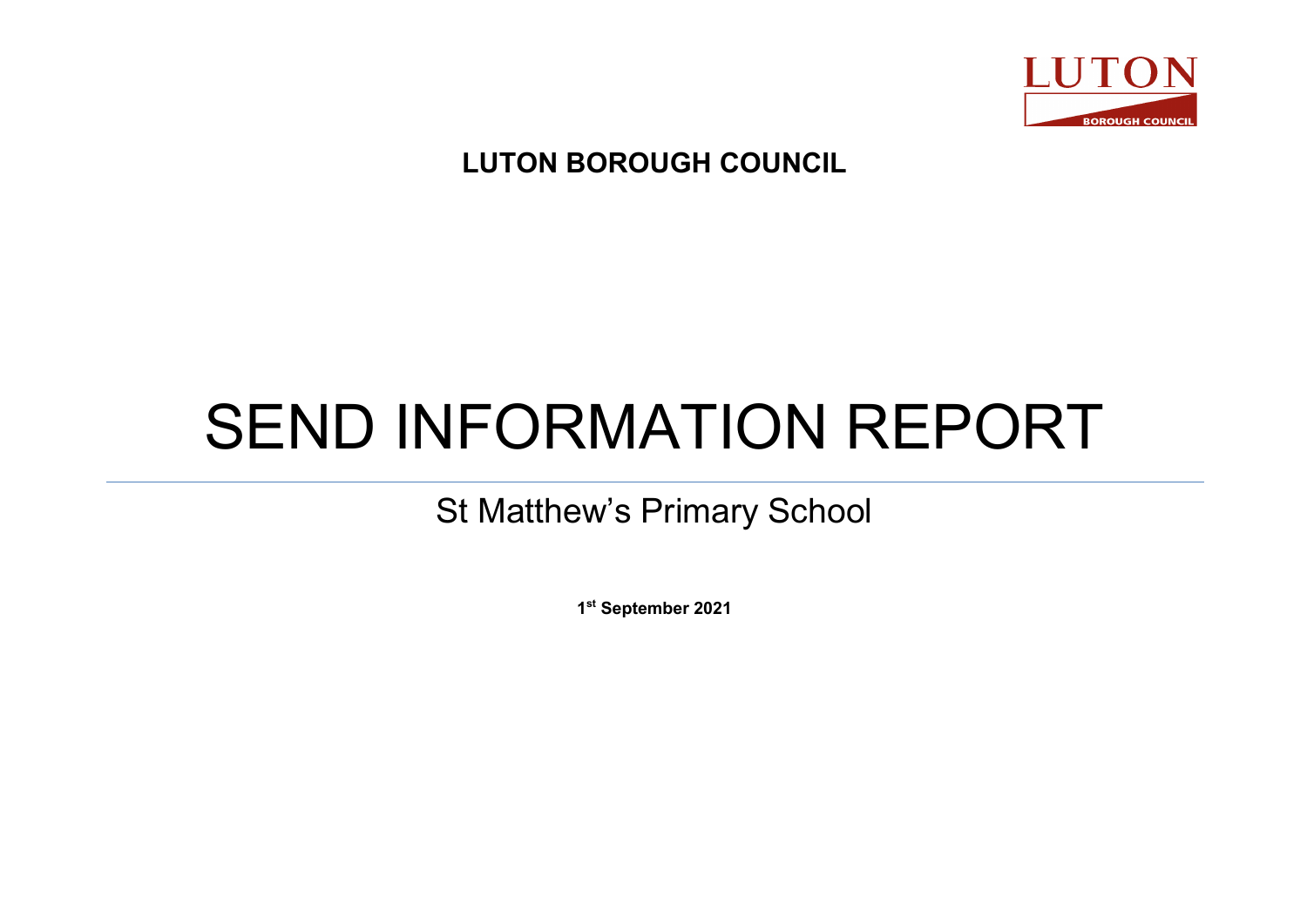Please note provision outlined in the SEND Information Report reflects usual practice and may be subject to change as a result of the current situation with COVID-19. However, as a school, we will endeavour to continue to work as closely as possible with families and professionals during this time

#### **Introduction**

At St Matthew's Primary School we believe in achievement, ambition and progress for all children.

We aim to meet the needs of individual children through highly effective teaching and learning.

There is an emphasis on early identification of needs through supportive and preventative strategies which reduce barriers to learning.

We work in a flexible way to develop effective partnerships with children and their parents / carers, the SENCo, specialist teaching staff both within the school and external professionals such as speech and language therapists, occupational therapists and child and adolescent mental health services (CAMHS) to ensure that the school can meet a broad range of special educational needs.

We undertake a rigorous system of monitoring children's progress, supporting academic achievement and personal achievement by removing barriers to learning and use a wide range of strategies to foster a culture of lifelong learning and independent living skills for all children.

#### **1. How does the school identify and organise support for children with special educational needs?**

Provision for children with special educational needs is a matter for the school as a whole. In addition to the Governing Body, the Headteachers, Leadership Team and all other members of staff, both teaching and support staff, have important day-to-day responsibilities to meet the needs of all children. Under the Teachers' Standards (2012), all teachers are required to provide high quality teaching that is differentiated and personalised to meet the individual needs of all learners. The majority of children will learn and progress within these arrangements. However for some children we recognise they may need additional support to access learning.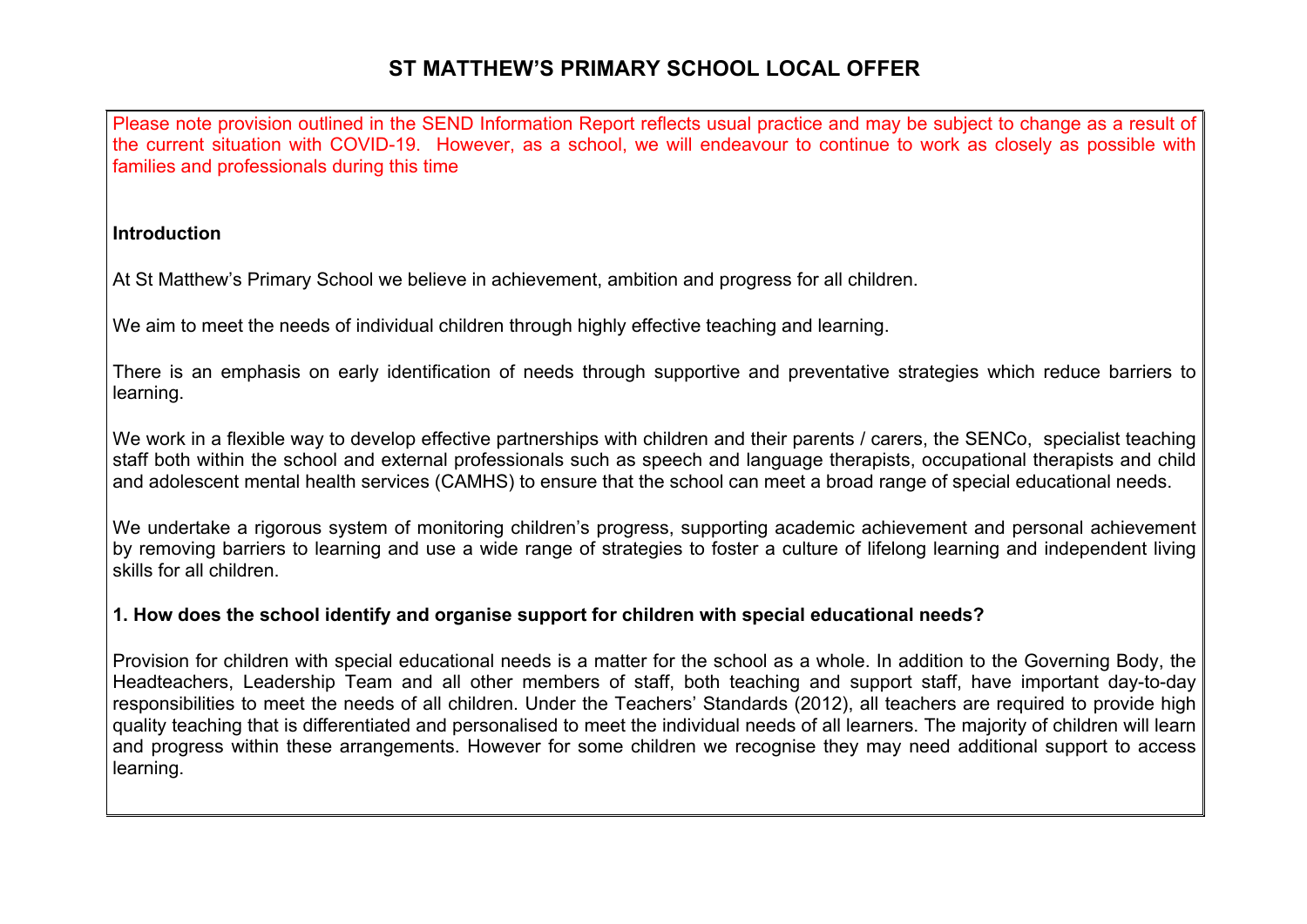The academic and personal progress and attainment of all children is monitored in a variety of ways. This may be through informal in-class ongoing observations or through formal assessments and pupil progress meetings. Any concern regarding the progress and attainment of individual children is flagged up and barriers to learning are quickly identified.

Children may experience barriers to learning for a variety of reasons and as a result, may not achieve their full potential or make expected progress at times. For these children, teachers, support staff and the Leadership Team will offer support to assist the children in overcoming any difficulties and to facilitate greater access to learning.

The form of support children receive will vary and will be based on their individual needs. This may include sessions both in and out of the class and may be in the form of differentiated work, one-to-one adult support, group work or sessions with a Specialist Service. The impact of this support will be carefully monitored and adjustments will be made wherever necessary.

Support for individual children will be identified on Provision Maps and reviewed on an ongoing basis. Some children will also be working on an Individual Plan, where specific targets will be set to support their specific areas of need. If children are at risk of not meeting their targets, provision will be adjusted accordingly and the possibility of outside agency support will be considered where appropriate.

Throughout the monitoring and assessment cycle, the school aims to work closely with parents to identify and overcome any potential barriers to learning. We recognise that a positive and productive relationship between home and school is vital in securing the best possible outcomes for all children.

#### **2. Who are the key people in the school available to discuss parental / carers concerns about their child's difficulties?**

If a parent / carer has concerns about their child's difficulties there are a range of people in the school they can go to. Usually in the first instance it is best to raise concerns with the child's class teacher. They work most closely with your child and will have the most up-to-date working knowledge of them. The class teacher also has the ability to use our in school referral system to log any concerns, provide details of any strategies and support implemented to date and to describe the outcomes of such intervention. Class teachers are able to escalate concerns to other members of staff either after a period of monitoring or immediately in the case of significant concerns.

In addition to the class teacher, concerns regarding a child's difficulties can also be raised with the Inclusion Team: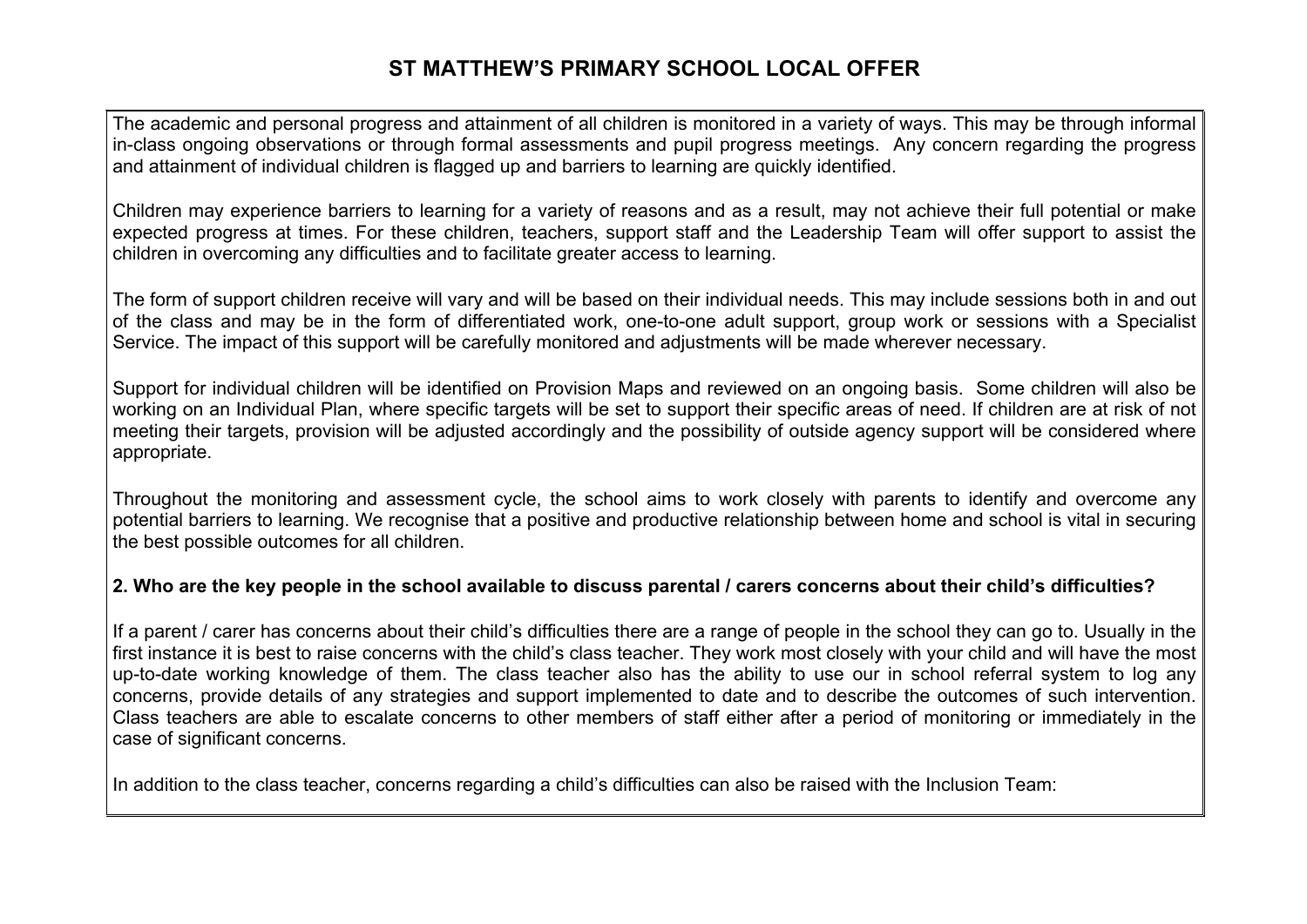- Victoria Hall SENCo
- Natalie Crawford- Assistant Head for Inclusion

Other key adults in school who can support include:

- Year group leaders
- Link member of SLT for child's year group

We have an open door policy and are always willing to meet parents and to discuss any concerns. Appointments can be made directly with the class teacher or through the school office for other members of staff.

#### **3. How will parents / carers be informed about a child / young person's progress within the school and how will his / her progress be measured?**

The achievement and progress of all children is carefully monitored throughout the year through the school's monitoring and assessment cycle. Formal periods for this cycle are once a half term, where assessment information is formally recorded and pupil progress meetings take place led by the Leadership Team in order to track the achievement and progress of each individual child.

For children who may be experiencing barriers to their learning their achievement and progress may be tracked on a weekly and even daily basis to ensure that the additional support being provided is having the maximum effect in addressing any challenges or difficulties they may be experiencing. If the children's achievement or progress is not sufficient, adjustments will be made to the support available in order to facilitate greater success.

Regular interaction with parents throughout the school year is extremely important in accurately monitoring and assessing the children's achievement and progress. Good communication between school and home should enable teachers and parents to develop the most accurate picture of the child's capabilities and difficulties and you should be fully supported in facilitating further progress at home.

Parents should be regularly informed of their child's progress, which may occur in a variety of ways depending on factors including the child's age and level of need. These can include: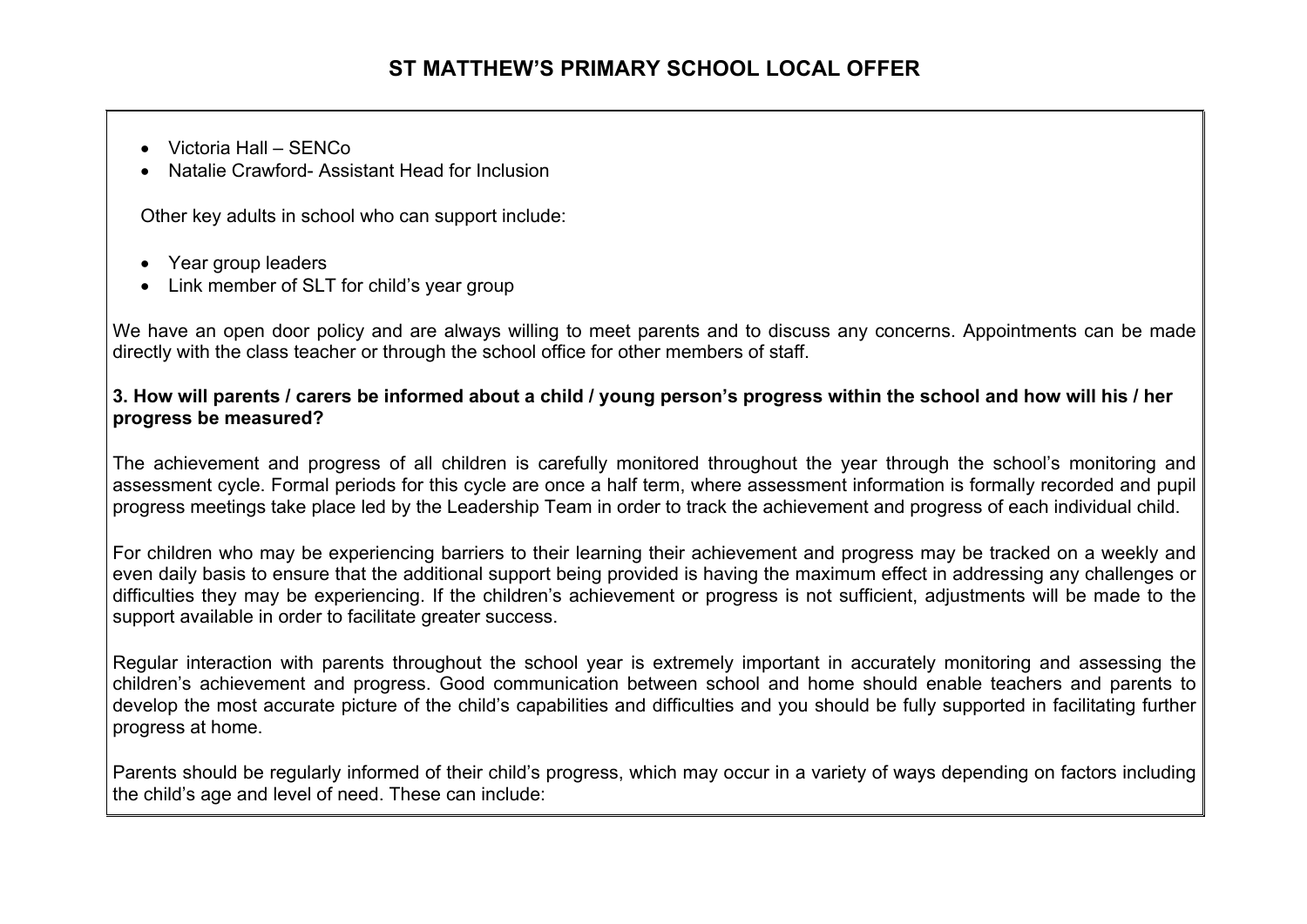- Meetings and Parent Consultations
- Letters
- Home School Communication book
- Formal reports

Children who may require additional educational provision in order to access learning will be fully included on a Provision Map and may also have an Individual Plan. These clearly identify children's barriers to learning and set out agreed targets to overcome these. All provision works following the Graduated Approach cycle of Assess, Plan, Do, Review. Provision Maps are written and regularly updated by teaching staff under the guidance of the Inclusion Team. They are continually under review in order to evaluate the effectiveness of the provision available for these children. Teachers should meet with parents regularly in order to share targets and agree strategies for your child, which will also include a certain level of home support.

The progress of children with an Education, Health and Care (EHC) Plan is formally reviewed at an Annual Review with all adults involved with the child's education, including parents, in attendance. Children with an EHC Plan will also have an Individual Plan which clearly records targets and the strategies the school intends to deploy to support progress in their specific area(s) of need. Regular meetings will take place between teachers and parents to review these plans.

#### **4. What support will parents / carers receive if their child / young person has been identified as having special educational needs?**

At St Matthew's Primary School we pride ourselves on our attempts to form positive and secure relationships with all children and their families, recognising that parents have a significant role to play in the successful education of their children. To develop our relationships with parents we operate an 'open door' policy, where you are encouraged to make regular day-to-day contact with staff. Throughout the year there are also a variety of methods we deploy to give parents an opportunity to either view your child's work, discuss their academic or personal achievement and progress, agree targets and their next steps for learning or to celebrate their awards and successes in school.

For parents, learning that your child has been identified as having a special educational need should never come out of the blue or as a shock. This is because we aim to ensure you are heard and are informed at the earliest possible stage, as soon as even the slightest difficulty or delay in learning is recognised. We will then work closely with you to identify and remove your child's barriers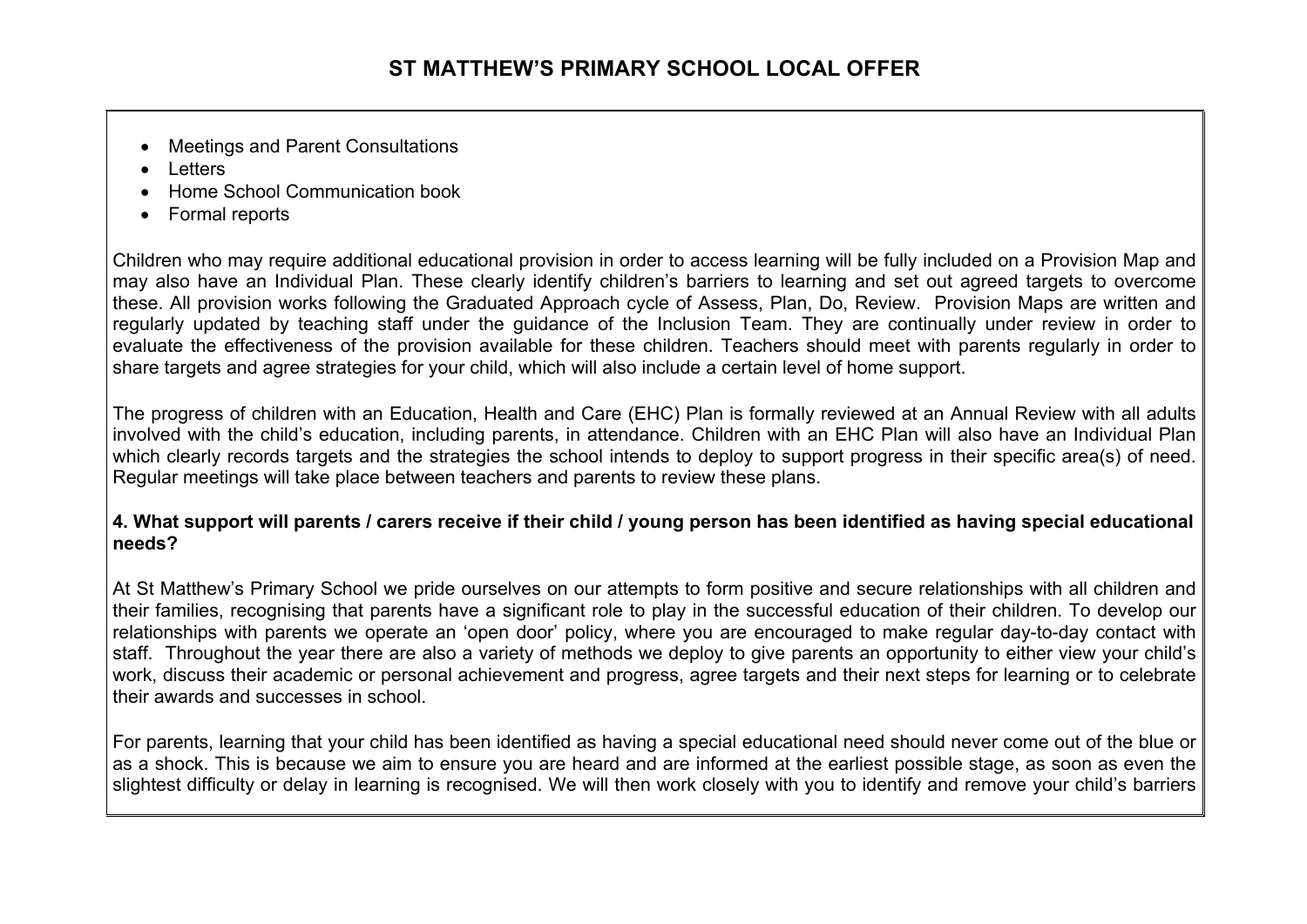to learning through carefully targeted support and provision. Determining that a child has a special educational need will only then come if targeted support has proved unsuccessful in facilitating greater or satisfactory progress and it is deemed appropriate to seek support from Specialist Services. This decision will be made in conjunction with you and you will be supported to not only understand your child's needs but also in how to best promote their learning or personal development out of school or how to make small adjustments to daily life at home to make things a little easier for you and your family.

In addition to the opportunities on offer to all parents of children at the school to build successful relationships with staff and engage in school life, parents of children with SEN are also invited into school to discuss concerns regarding your child with teachers, support staff or the SENCo/Assistant Head for Inclusion and you are encouraged to share information regarding your child's needs, any relevant information from other agencies or any advice from expert support groups. Likewise, members of the Inclusion Team are available to meet with you to discuss your child's progress and any information provided or ideas suggested from outside agency professionals, or where this is not possible, through a report from the professional directly. Targets or Individual Plans will be reviewed with your involvement on a regular basis and a Home School Communication Book may be used to support communication with you where it has been agreed to be useful for your family. If your child is undergoing statutory assessment for an EHC Plan, you will also be supported by the SENCo, Assistant Head for Inclusion and various outside agency professionals to ensure you fully understand the process.

Throughout the school year St Matthew's Primary School also host various Coffee Mornings, Workshops and Support Groups which parents of children with SEN are invited to attend. The SENCo and Assistant Head for Inclusion are both very experienced in working with families and children with SEN and regularly attend appointments with parents regarding their child's additional needs should they so wish.

St Matthew's Primary School also benefits from a well-equipped and popular on-site Family Centre. We employ an experienced and supportive Family Worker offering a range of services and levels of assistance for children and their families. The type of support the Family Worker offers is varied and includes working one-to-one with parents on behaviour management techniques at home, supporting small groups of parents with healthy meal ideas or ideas for fussy eaters, running arts and crafts or games clubs for parents to enjoy with their children and carrying out more intensive, individual workshops for families in need of support.

The Family Worker also regularly support families with the completion of paperwork to claim housing benefits for example or access support from outside agency advisors. The Family Team can also signpost families to various support teams outside of the school, including Parent Partnership, ABC Children's Centre, specialist childminders, charities and support groups.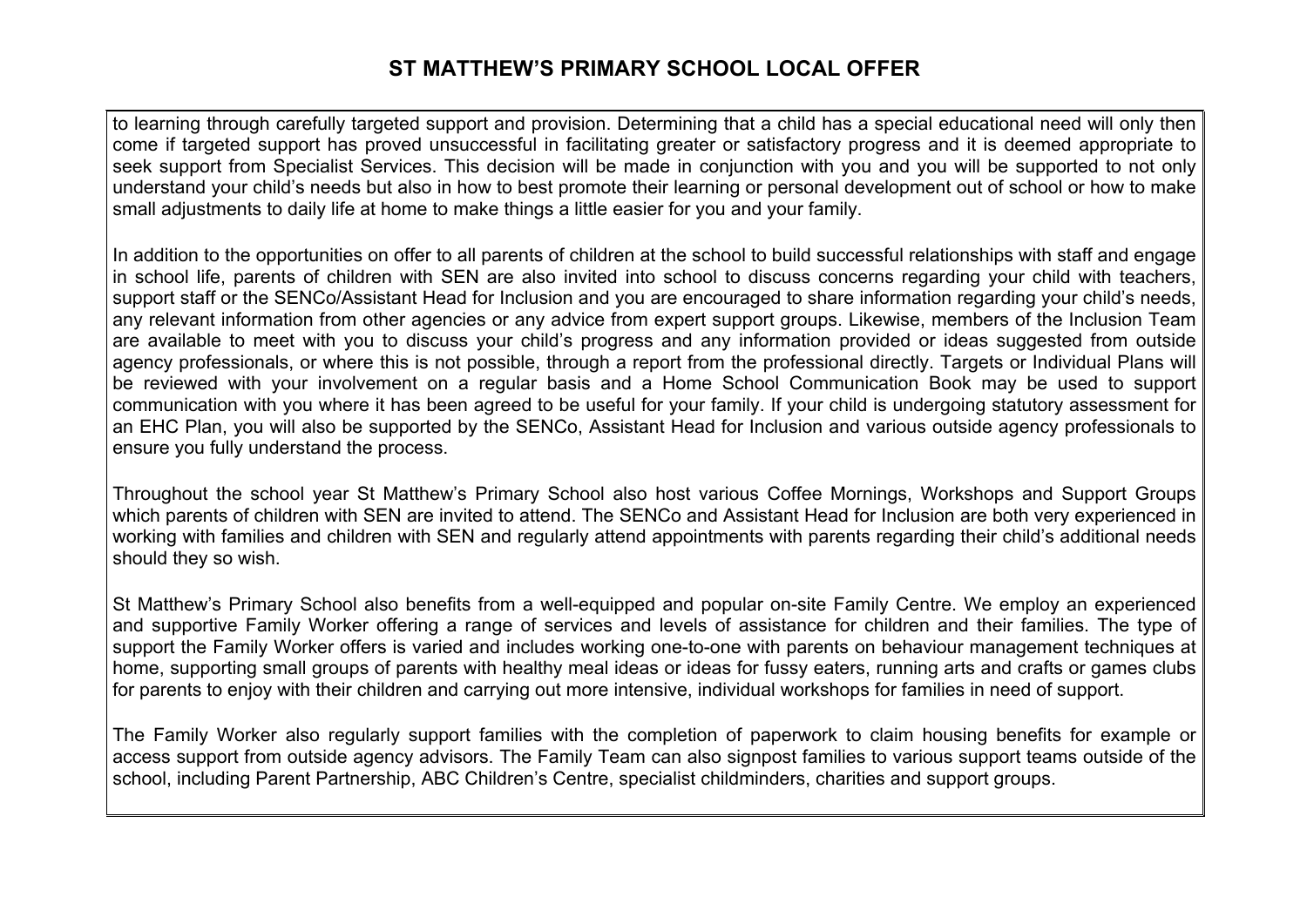Lots of information and leaflets can also be found in the Family Centre that may be of interest to parents, again based on a wide range of material, including school policies or forthcoming school events, offers on local days out and training courses or support groups such as CALMs and DADs for children with additional needs.

#### **5. What support is offered to ensure the wellbeing of children / young people with special educational needs and disabilities?**

St Matthew's Primary School is a "Happy Centred School". As part of our work in this area, children are taught vital skills for emotional intelligence and values to be part of our community.

The wellbeing of all children at St Matthew's is of paramount importance. It is the responsibility of all staff to keep our pupils safe, both emotionally and physically. In addition to the Leadership Team, Year Group Leaders, Class Teachers and TAs there are other key adults in the school who help to support the wellbeing of our children. These include:

- Family Worker
- Safeguarding Officer
- Healthcare Assistant

Staff at St Matthew's recognise that children can have a number of barriers to their learning. In addition to learning and physical needs we are also experienced in supporting children with social, emotional and behavioural needs. The access to support for these pupils follow the same procedures for those with additional learning needs. The children's needs are identified on the Provision Map and additional support such as social skills groups, emotional and self-esteem work are put in place. These have targets and are monitored regularly. If concerns remain then referrals to outside agencies such as Educational Psychology Service, CAMHS, ALPS, Greenhouse Mentoring can be considered in discussions with parents.

Our school behaviour policy clearly sets out the expectations and procedures at St Matthew's. The focus is very much on the positive approach with high expectations and the fostering of respect for ourselves and each other. Procedures regarding sanctions are clearly defined and where children are struggling with behaviour, despite the behaviour policy being consistently applied, support would be put in place to address this. Again, this will be recorded as part of the Provision Map. If it is identified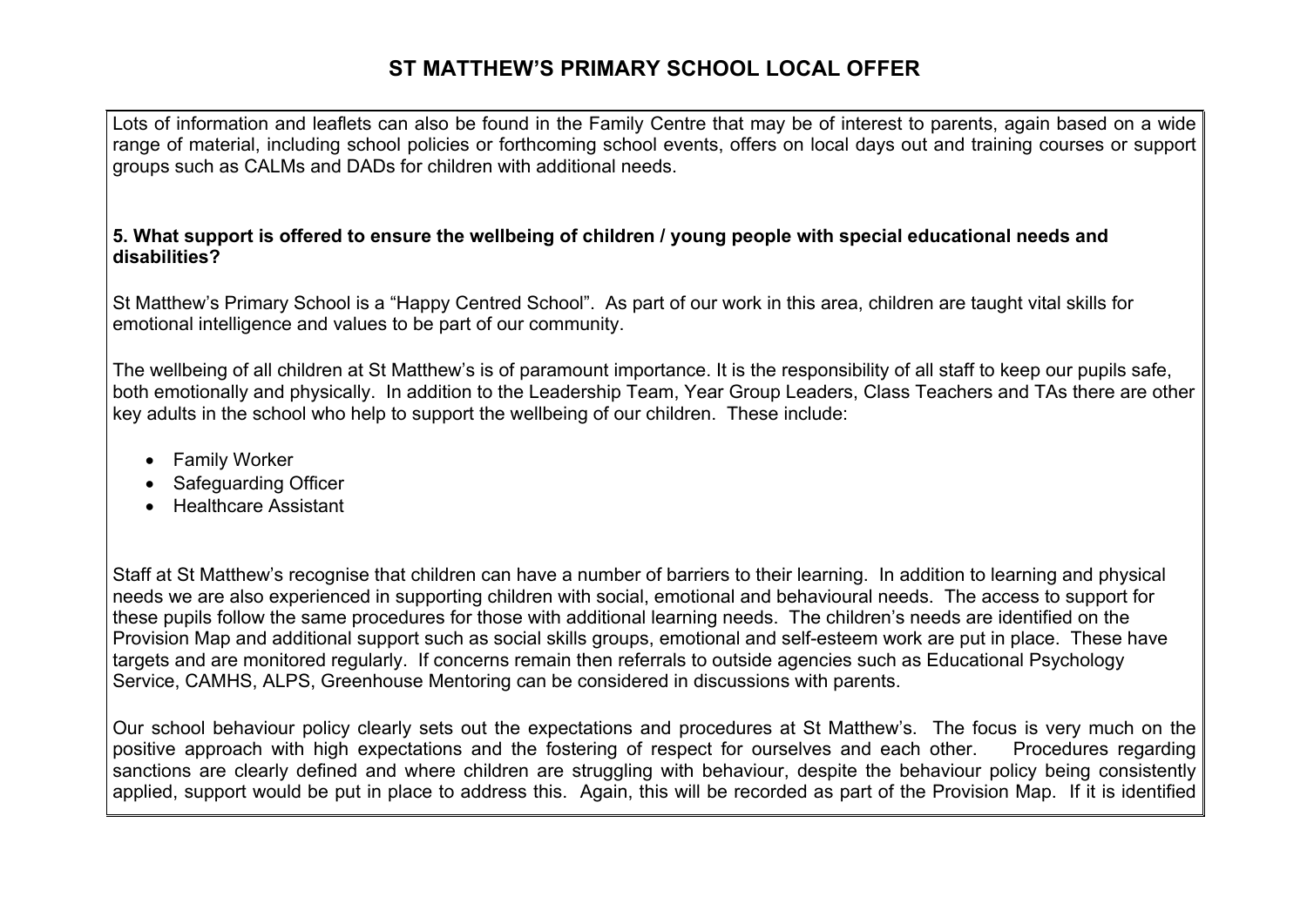that a child's behaviour regularly causes concern or puts them at risk of exclusion then outside agency involvement and advice would be sort. We are experienced in writing and managing Individual Behaviour Plans and Pastoral Support Plans, and in such cases, these would be put in place to document strategies and appropriate support for the child. Parents and pupils would be kept informed at all points, and their views will be taken into account. In addition to this, as part of a cluster of Luton schools, St Matthew's Primary hosts Next Steps, a facility for children who experience barriers to learning as a result of behavioural difficulties. We work closely with the provision and referrals may be made by the school.

As good attendance is vital for supporting good progress, there are many incentives in place for this at St Matthew's. Where children are in need of regular medication during school hours, our Healthcare Assistant Debbie Changara can support with this. She can be contacted via the school office if you have any questions regarding this.

#### **6. How will teaching be adapted to support the child / young person with special educational needs?**

All children are entitled to an education that enables them to make progress so that they achieve their best, become confident individuals living fulfilling lives and make a successful transition into adulthood, whether into employment, further or higher education or training.

At the heart of the work of every school is a continuous cycle of planning, teaching, assessing and reviewing which takes account of the wide range of abilities, aptitudes and interests of children. High quality teaching that is differentiated and personalised will meet the individual needs of the majority of children who will learn and progress within these arrangements. For some children whose progress does not meet their full potential or whose overall attainment or attainment within specific subjects falls outside the expected range, educational provision that it is underpinned by high quality teaching and is additional to or different from what is usually provided may be required.

As a school we recognise the importance of meeting the needs of all learners and use our best endeavours to ensure that special educational provision is made for all children who need it. Class teachers plan lessons according to the specific needs of all groups of children in their class and ensure that learning tasks are adjusted in order to enable all children to access learning as independently as possible. For those children who require it, specially trained support staff can modify or adapt the teachers planning to support the needs of your child where necessary and specific resources and strategies may be used to support your child individually or in groups. Planning and teaching will be adapted on a daily basis if needed to meet your child's learning needs and increase your child's access to learning.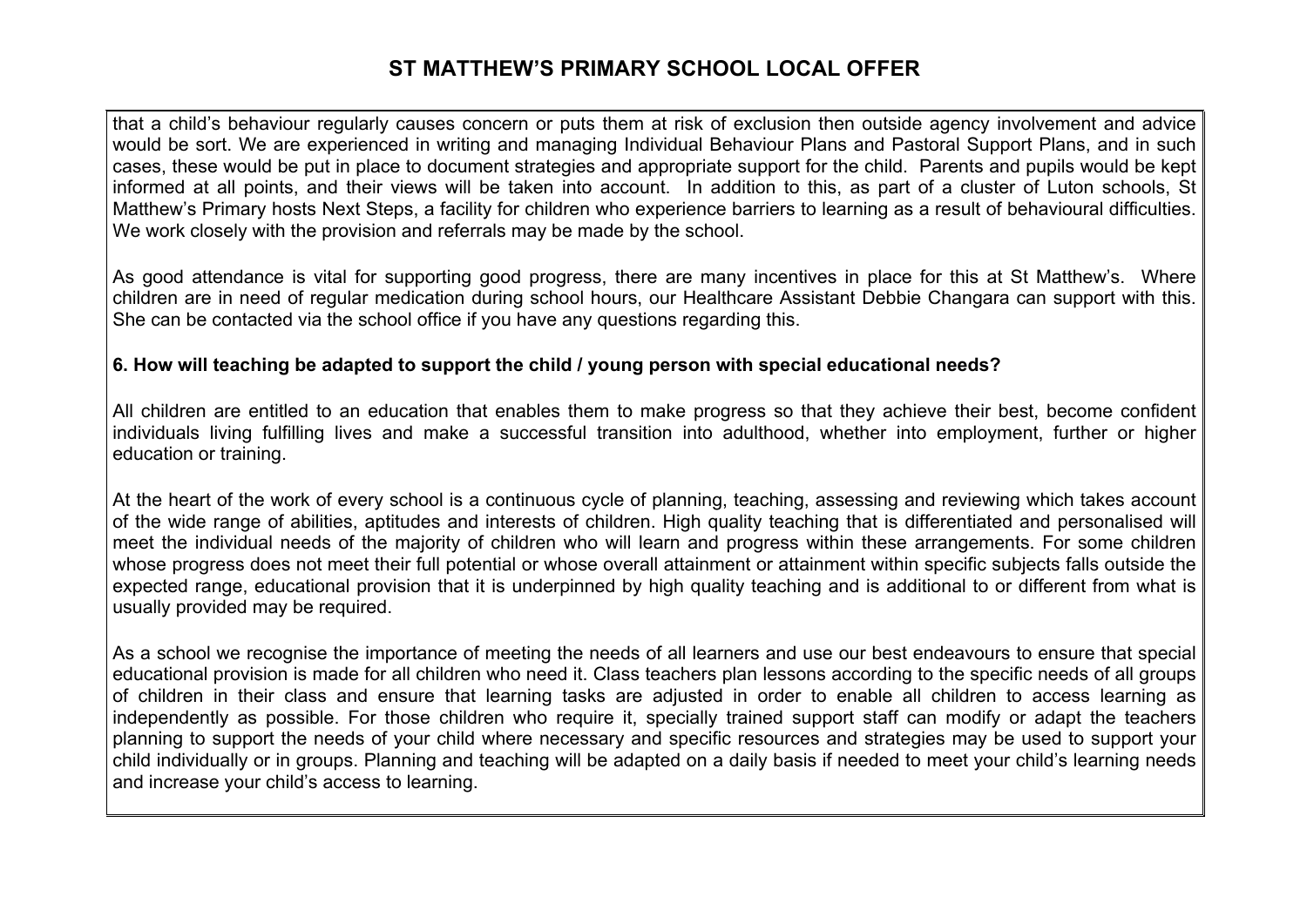For children with greater barriers to learning, for instance, those who are supported by Specialist Services or those who have an EHC Plan, the SENCO and Assistant Head for Inclusion meet regularly with your child's class teachers, support staff and one-toone specialist teaching assistants where applicable. During these meetings we look closely at the curriculum and agree how it can be best adapted to match your child's stage of development in order to promote access to learning and their independence. We also consider any reports or recommendations we have received from outside agency professionals or Specialist Services to ensure your child is given plenty of opportunity to work towards identified targets using the suggested strategies. This level of support is provided for children in the school of all ages, from Reception right through to Year 6.

#### **7. What different types of support can the child / young person receive in school? (e.g. small group or individual)**

As all teachers are teachers of children with special educational needs, all children within the class will have equal opportunities to be taught by their class teacher, irrespective of their level of need. All children at St Mathew's Primary School also benefit from access to a teaching assistant to support and enhance their learning experiences. For some children with more significant needs, and in all cases of children with an EHC Plan, they will also have the support of a specialist teaching assistant to enable them the greatest access to learning and to assist them in reaching their fullest potential.

Support can be offered in a wide variety of ways and is dependent on a range of factors. For instance, at times your child may be supported on a one-to-one basis, in a group, through split class teaching sessions or in a whole class teaching situation. They will be supported by teaching and support staff within their classrooms but may also work with a teaching assistant or teacher from another class, a year group leader, a member of the Leadership team or a Specialist Service professional at times. Your child may receive support in academic subjects such as Reading, Writing or Maths or they could be supported to develop other skills such as their concentration, their fine motor skills or their social skills.

In addition to the different ways support is delivered for your child, your child may also have access to a number of different facilities to ensure appropriate provision is made to meet their needs. For instance, if your child needs to further develop their gross motor skills, they may have greater access to the playground, the PE equipment or a support cushion when sitting on the carpet or on a chair. Alternatively, if your child needs to further develop their attention and concentration skills they may have greater access to quieter working spaces, the Sensory Room or resources such as sand timers and fiddle toys to boost their concentration. What is most important to consider is that, at St Matthew's Primary School, the type of support provided is primarily based on the child's individual needs and every effort is made to ensure that the support offered will remove barriers to learning and lead to improved outcomes for the children involved.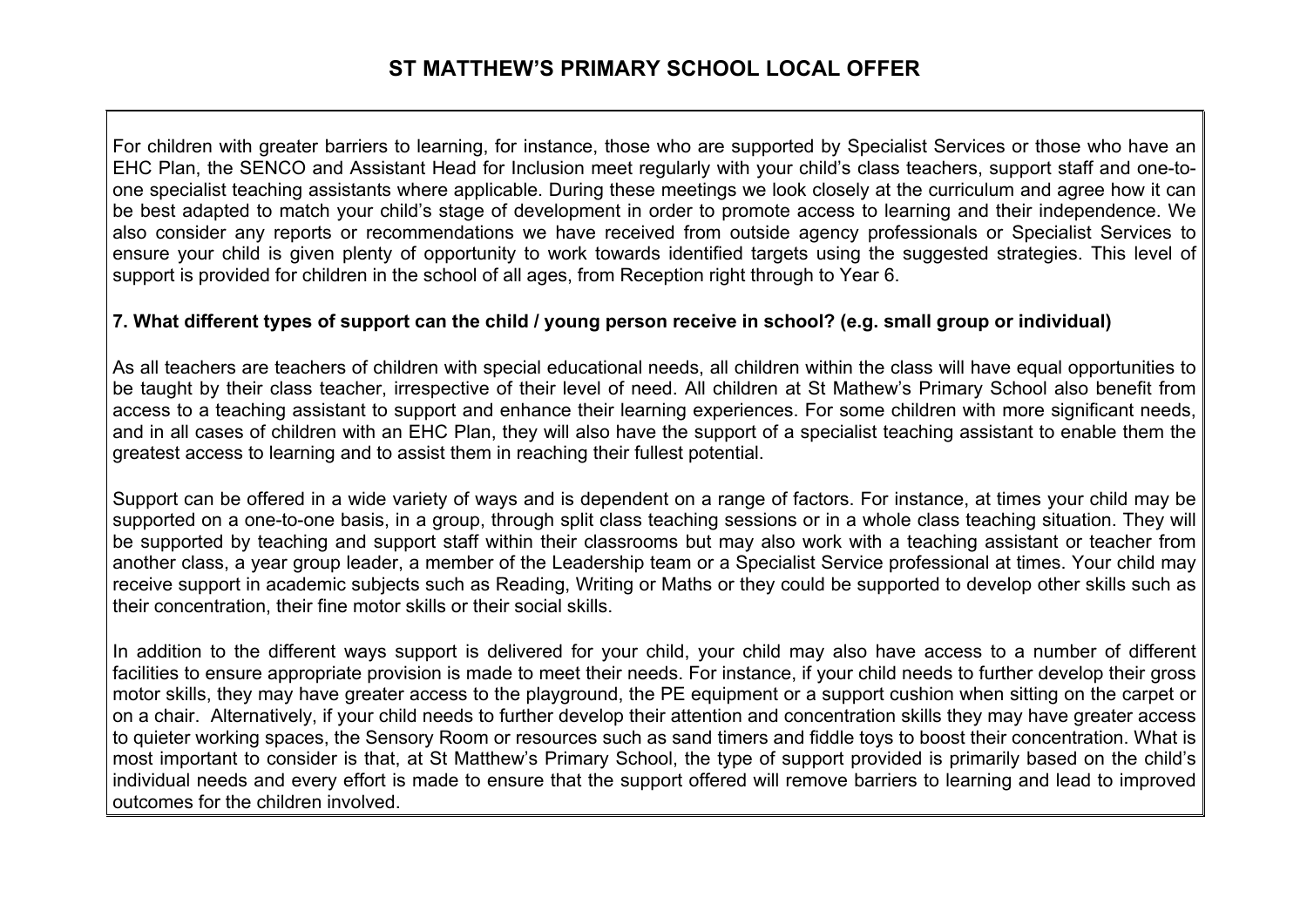#### **8. How will the school support the child / young person in unstructured times such as lunchtimes and playtimes and enable her / him to have access to after school clubs, school trips and journeys?**

We are an inclusive school and make every effort to support our children in accessing all areas of school life. Support for lunch and playtime is put in place depending upon a child's needs. We carefully try and balance the needs of a child to having free time with the need for them to be adequately supported to develop the skills they need. For those children identified as requiring support at playtime or lunchtime to develop social skills or for safety reasons, an SEN TA would be put in place to support with this. In such cases this Teaching Assistant is in addition to the adults on duty and they will provide the support identified by the SENCo/ Assistant Head for Inclusion. This may include, for example monitoring at a distance; using as an opportunity to model and practise social skills; being a known adult the child can go to as necessary.

St Matthew's offers a large number of extra-curricular activities which are open to all children. These run both before school and after school. Once club lists are formulated additional supporting TAs are allocated to clubs where there is a high level of need or where it is felt individuals would need support to access the content. .

St Matthew's strives to include all children in all activities and trips that they would like to attend. We are experienced in writing risk assessments to ensure that the needs of all individuals are planned for. Class teachers and team leaders, in conjunction with the Assistant Head for Inclusion and SENCo, are happy to meet parents and discuss any additional provision or support that will need to be put in place to enable their child to access the trip safely and happily. We are also experienced in preparing children with SEND for attending a trip, to ensure that they are fully aware of what will be happening and to lessen any anxieties.

#### **9. How does the school involve children / young people in decisions that affect them?**

As St Matthew's Primary School is very child and family centred you can expect that we will endeavour to include you and your children in decisions that affect them, wherever possible. All children at St Matthew's Primary School are encouraged and supported to be involved and have a say. This is developed through learning and practising these skills in the curriculum and by being supported in expressing their own feelings and opinions.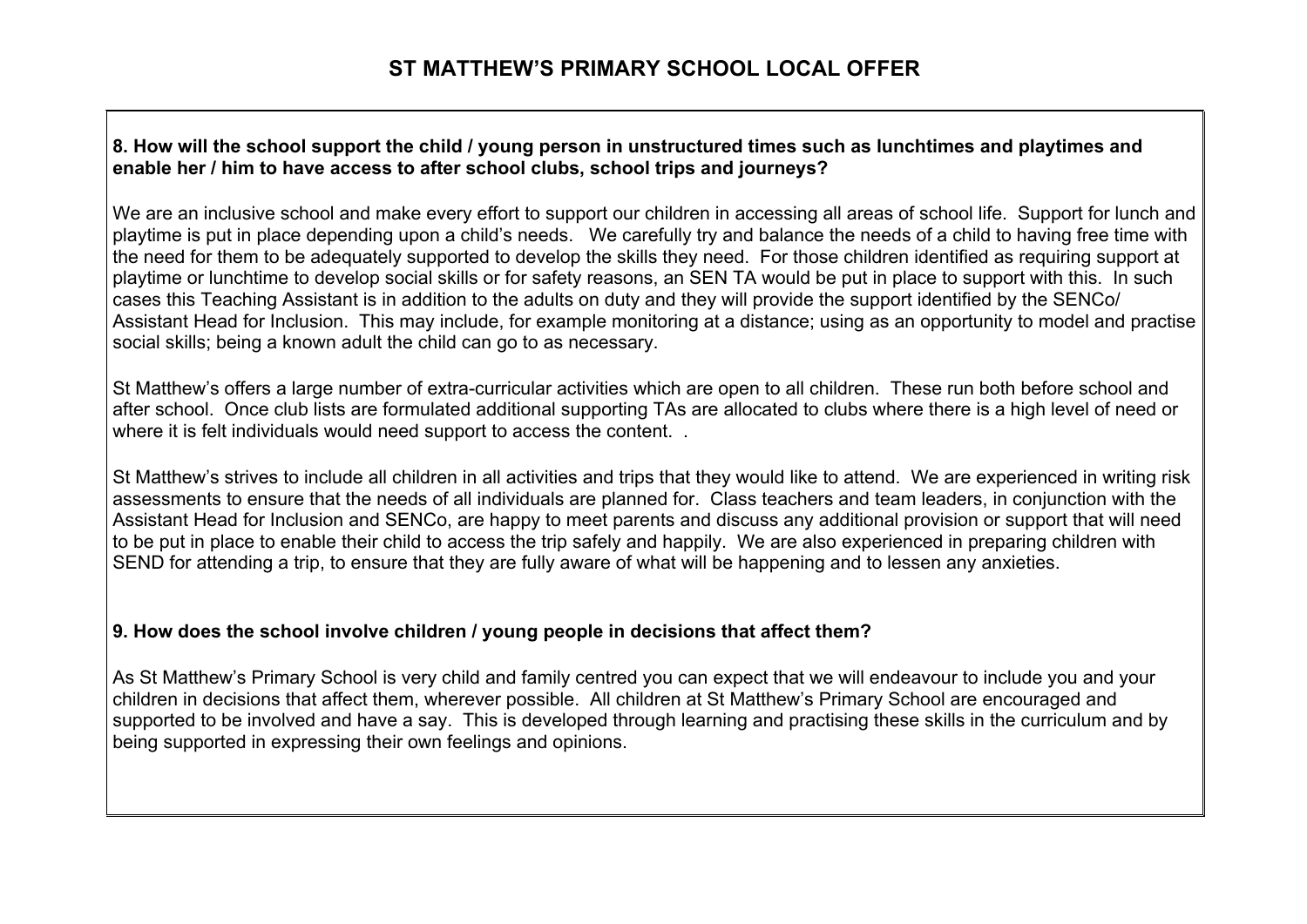Depending on the age and level of need of our pupils with SEND, some of the ways we may include them in decision making processes and expressing their preferences include:

- Sharing targets on Individual Plans and Provision Maps
- Children contributing to the reviews of Individual Plans and Provision Maps
- Children with an EHC Plan are facilitated in contributing opinions in preparation for Annual Review meetings
- Using children's areas of interest as a focus for learning activities, allowing children to be involved in the planning and preparation for this
- Supporting the children in selecting extra-curricular activities they would like to participate in
- Accessing support and development for children's areas of interest and expertise, e.g. accessing music therapy, support from Lady Zia Outreach Team
- As part of the school monitoring cycle, children with SEND may be asked to contribute to evaluations of Interventions
- Empowering the children to ask for help as it is needed and to develop skills in saying what they are able to do for themselves

#### **10. How are the school's resources allocated to support children / young people with SEND?**

SEN funding is allocated to the school by the Local Authority, Luton Borough Council, via the formula budget. The Headteacher decides on the budget for SEN in consultation with the school governors, on the basis of the needs of the children currently in the school. The monies in the school's overall budget is allocated towards the school's SEN budget by considering factors such as the number of children already getting extra support and the number of children who may be in need of extra support. The required resources and training in order to meet the children's needs effectively is also considered.

Additional funding is also allocated for children who have an EHC Plan. All SEN funding is used to provide children with SEN with the extra support and resources required to meet their learning needs. This may include employing teaching assistants, delivering specific intervention programmes or purchasing specialist teaching materials or resources.

When children require special educational provision the support is recorded on a Provision Map or Individual Plan which clearly identifies the children's barriers to learning and sets out their agreed targets to overcome these. Provision Maps and Individual Plans are written by teaching staff under the guidance of the Assistant Head and SENCo. They are reviewed on an on-going basis with a final review taking place once an intervention comes to an end or termly, whichever comes first. New Individual Plans and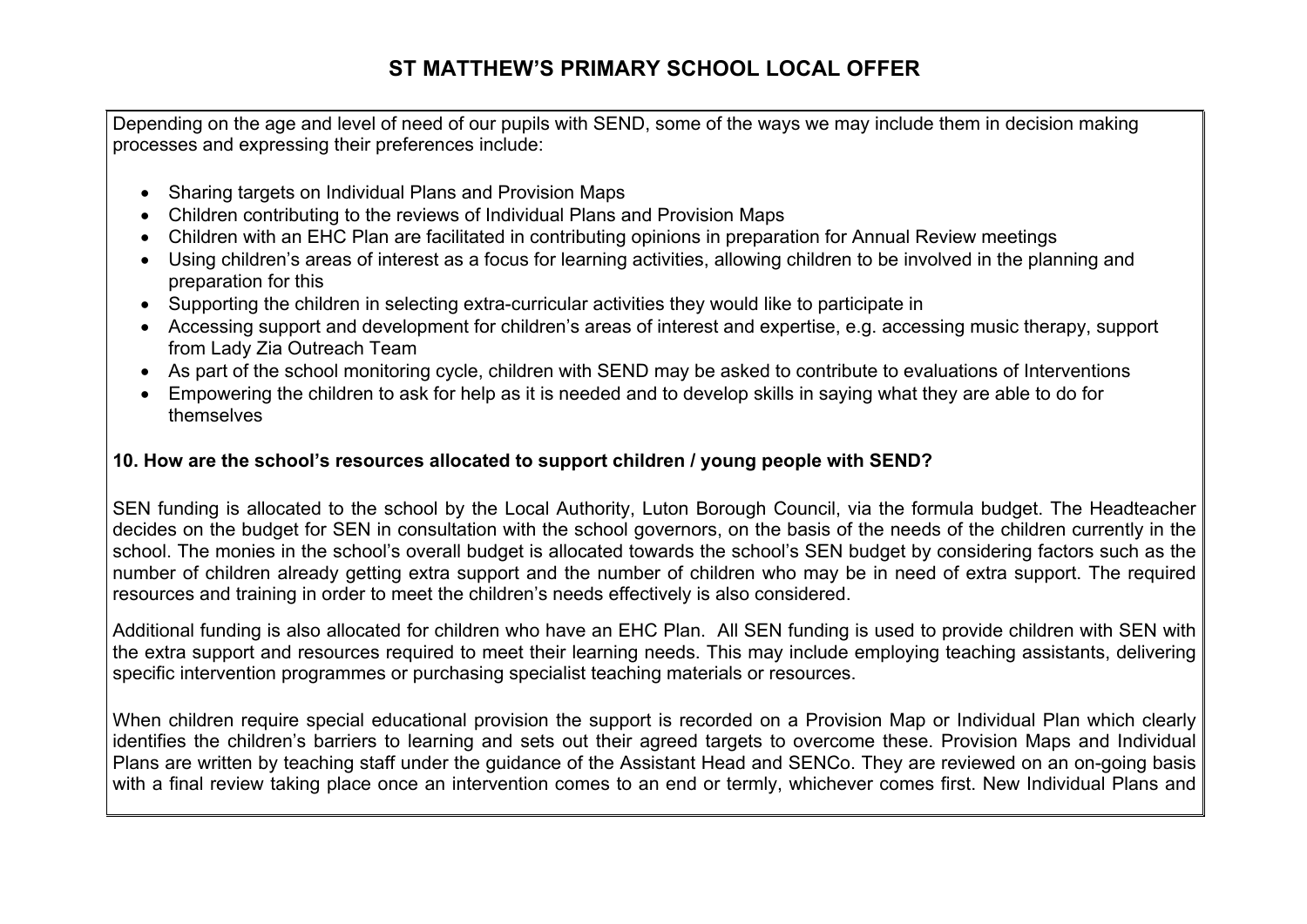Provision Maps are written each term to ensure that the most up-to-date information on the support required in order to meet the needs of all children is accurately recorded.

The achievement and progress of children with SEN will be monitored over an agreed period; this is usually over a half-term and takes place through the school's monitoring and assessment cycle. Teachers and the Leadership Team will carefully consider the attainment and progress of every child and, in turn, will evaluate the impact and effectiveness of each intervention. During this time and wherever necessary, adjustments will be made to the support available in order to facilitate greater success. If the current level of support is ineffective in securing satisfactory progress, it may be an indication that a greater level of support is required. If this is deemed to be the case, the funding will be re-allocated accordingly to ensure every child receives the required level of support.

Along with the child's parents being consulted and informed regularly of their child's progress, the Headteacher and Assistant Head for Inclusion will inform the Governing Body of the SEN status throughout the school and a full report on the progress of children in receipt of SEN support and funding will be presented to the Governing Body annually.

#### **11. What services external to the school can provide support to children with SEN?**

Within a school setting, liaison with outside agency professionals is vital and we aim to work closely with colleagues in the fields of education, health and social care to best meet the wide and varied needs of those children with SEN at St Matthew's Primary School. We work effectively with professionals from both the Local Authority, such as the Special Educational Needs Service, the Educational Psychology Service and the Social Care Service, as well as from the NHS, such as the School Nursing Service, the Child and Adolescent Mental Health Service and the Edwin Lobo Centre.

The way in which we work with external services is varied. Some professionals may come into school to meet with class teachers to discuss particular needs of children before verbally suggesting ways to facilitate greater access to learning whereas others may observe specific children in their classroom environment and write a formal report to be shared with staff and parents that includes recommendations for further support. Some professionals will carry out one-to-one work with groups or individual children where as others will attend multi-agency meetings to make suggestions to school leaders about the next steps for specific children. The way of working with any one external professional is dependent on the service they offer and the needs of the individual child.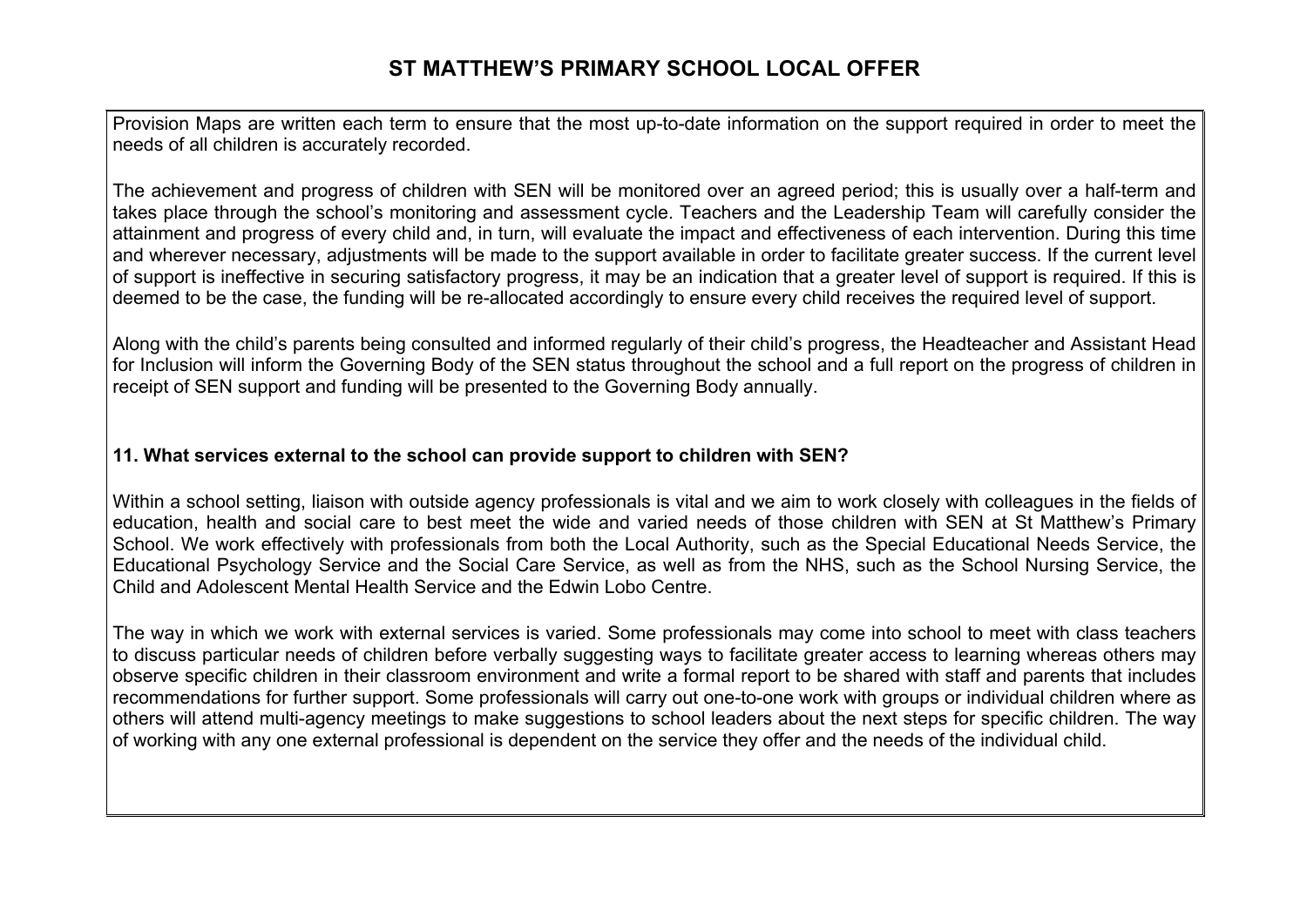Should we require the input of Specialist Services or multi-agency professionals in meeting the needs of any one child with SEN at St Matthew's Primary School, we always endeavour to share the advice or recommendations with parents at all stages of their input or work with the child. On occasions where parental permission is required prior to the support of Specialist Services or outside agency professionals, this will always be sought.

#### **12.****How are staff in the setting / school / college supported to work with children / young people with special educational needs and what training do they have?**

At St Matthew's Primary School we value the importance of CPD and invest a great deal of time and money in ensuring our staff continue with their own learning journeys. As a result we provide balanced and varied training opportunities to enrich the practice of each and every staff member. Much of our training takes place in-house as we recognise the wealth of skills, experience, knowledge and expertise amongst our own Senior and Middle Leadership Teams. However, we also work closely with external providers, such as those from Traded Services at Luton Borough Council as well as private providers to deliver effective and relevant training to our staff members.

A great deal of training is offered to staff members around school systems and policies. As a school we are continually reviewing our systems and policies in line with most recent advice and recommendations of the Government and the Local Authority. Therefore it is important to ensure that we offer a consistent approach across all practice within the school. With regard to training staff on the systems and policies around meeting the needs of children with SEN, we hold regular workshops, meetings and training sessions with individual staff members throughout the year to ensure all staff members have an up-to-date understanding of what is required in order to offer the most effective provision for all children.

In addition to the training delivered on school systems and policies, we also have wealth of experience and / or have received training in working with children with a great range of specific needs. These include: Speech and Language difficulties; Autistic Spectrum Disorders including Aspergers; Chromosome Disorders; Global Developmental Delay; Learning Difficulties including language processing difficulties, working memory difficulties and dyslexia; ADHD; Behavioural, Social & Emotional difficulties; Mental Health difficulties; Hearing Impairment; Visual Impairment; Physical Impairment including Cerebral Palsy; Fine and Gross Motor Difficulties and Dyspraxia. In order to meet the needs of some of these children we effectively adopt a range of well-known strategies including Makaton, Sign for Maths and TEACCH. We have also had in-depth training on meeting the needs of children with Attachment Difficulties and Speech and Language difficulties.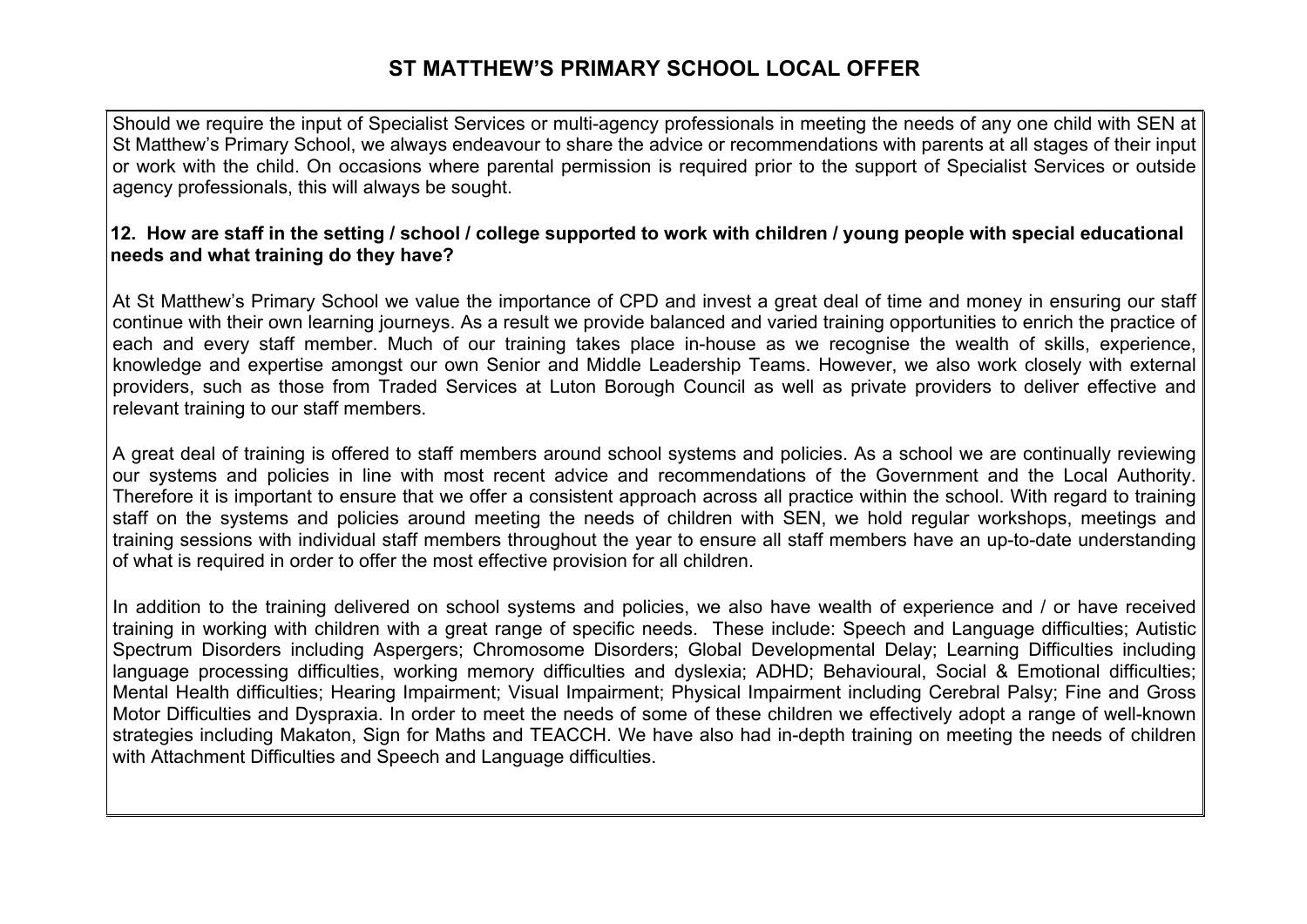At St Matthew's Primary School we have also supported children with a range of medical needs including: diabetes; epilepsy; asthma; hearing aids, mobility difficulties; continence difficulties including children with colostomy bags; allergies including those requiring epipens and children requiring feeding tubes. As a result of many of these medical needs we have also trained many staff in the administration of a range of medications.

#### **13. How will the school support the child / young person in moving on to another school or college or to the next key stage in their education or life?**

At St Matthew's Primary School, we recognise that 'moving on' can be difficult for all children, but especially for a child with SEND. Therefore we take steps to ensure that any transition is as smooth as possible.

If your child is moving to another school:

- We will contact the new school's SENCO and ensure they are aware of any special arrangements or support that need to be made for your child.
- We will make sure that all records about your child are passed on as soon as possible.
- A Transition Meeting may be arranged, if appropriate.
- We will support your child in preparation for the transition

When moving classes in school:

- Information will be passed on to the new class teacher in advance and a 'handover' meeting will take place with the new teacher and teaching assistant (if appropriate). All Provision Maps, Individual Plans, EHC Plans will be shared with the new teacher.
- Children will be prepared for transition by additional visits to the classroom, their new teacher visiting them in their current class and through a "My New Class" transition book, if appropriate.

In Year 6

• A member of the Inclusion Team will contact all secondary schools where our pupils with SEND have been allocated places. At this point they will provide information of your child's needs and, if appropriate, request additional transition visits or a transition Meeting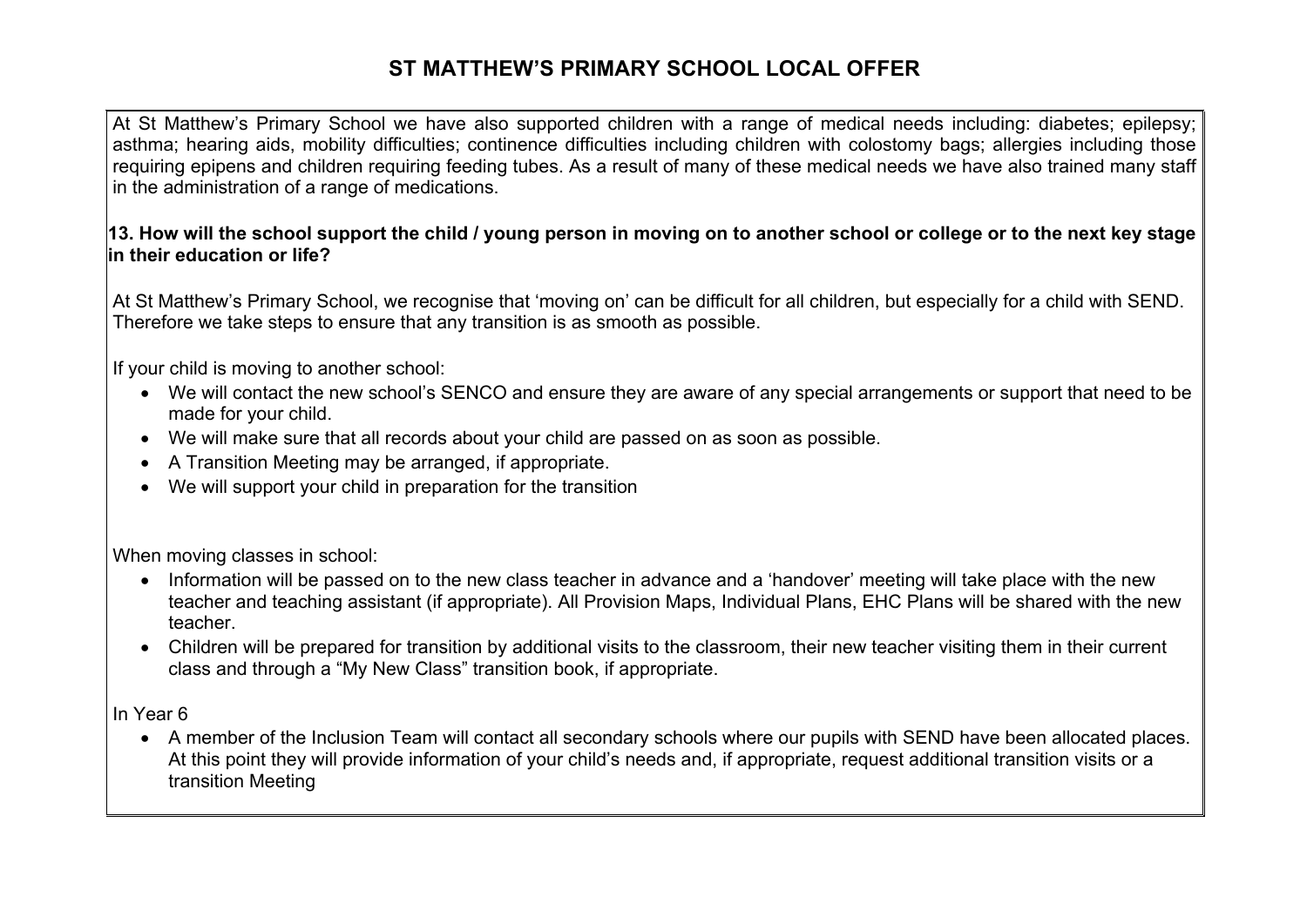- The Assistant Head for Inclusion or SENCo will attend any Year 6 Transfer Meetings to discuss the specific needs of the children with the SENCO of their secondary school,
- Transition Meetings will be arranged for any pupils with a EHC Plan
- Where possible your child will visit their new school on several occasions and in some cases staff from the new school will visit your child in this school.
- We will make sure that all records about your child are passed on as soon as possible.

With regards to transition into school in Reception, a member of the Inclusion Team will contact all of nurseries for the children allocated a place at St Matthew's to establish whether any of the children are identified as having a special educational need/disability. For any pupils we are made aware of:

- A member of the Inclusion Team and class teacher/TA will visit your child at nursery
- Any Transition Meetings will be attended by members of school staff
- There will be opportunities for parents and children to visit the school
- Parents are welcome to contact the school directly if they have any concerns or questions regarding their child beginning school
- Advice or recommendations regarding transition and support for your pupil will be implemented, as appropriate
- Children will be provided with a booklet about their new school with photos of key staff, as necessary
- A home visit will be carried out before your child begins school

For those children identified as having a special educational need, particularly those with an EHC plan, joining St Matthew's in other year groups, the following procedures will be put in place as appropriate:

- We will contact the previous school's SENCO and ensure we are aware of any special arrangements or support that need to be made for your child.
- If possible a member of the Inclusion Team will visit your child at school
- Any Transition Meetings will be attended by members of school staff
- A home visit will be carried out before your child begins school
- A start date will be given, allowing time for any necessary transition or support to be put in place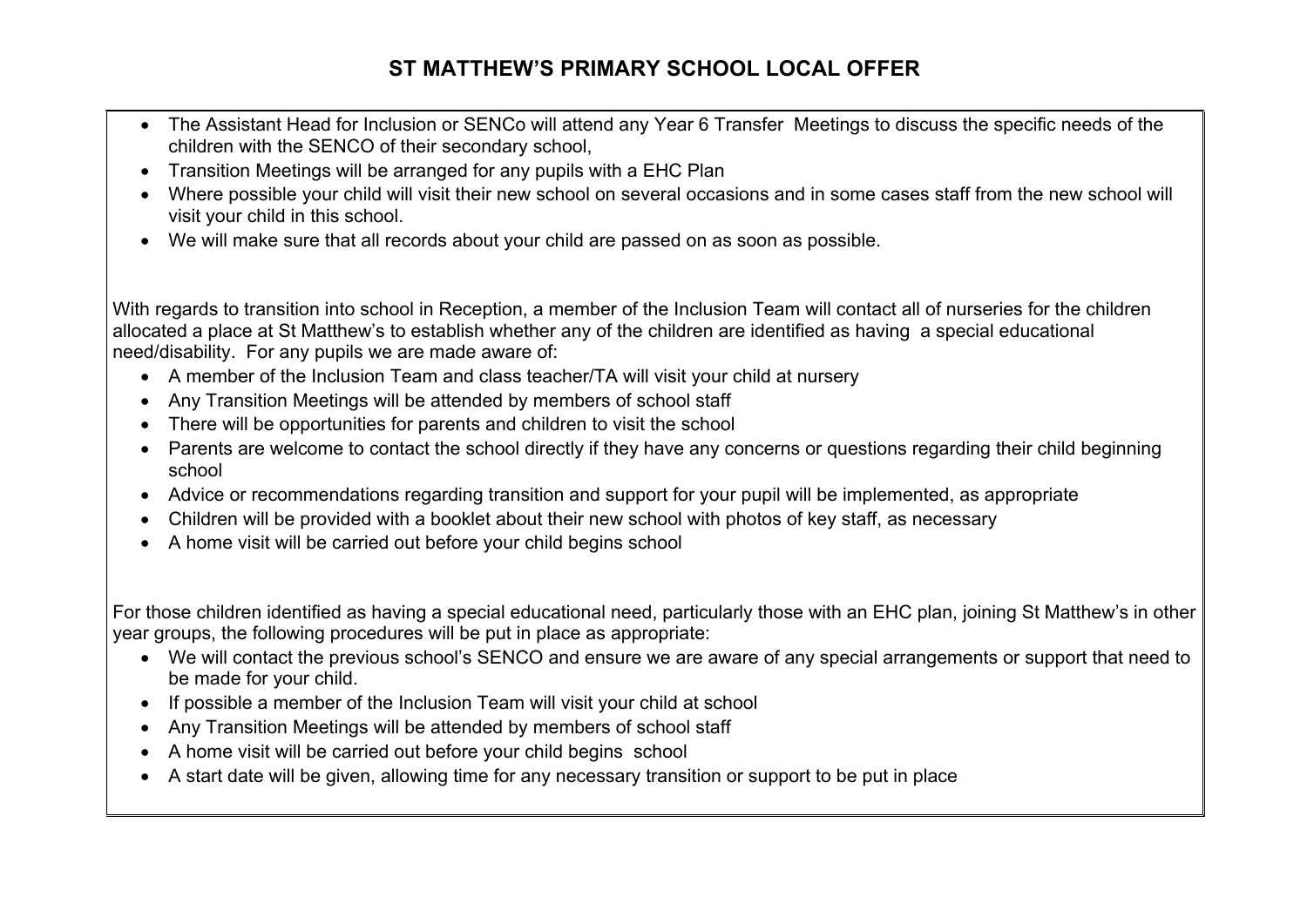#### **14. How accessible is the setting / school / college environment?**

St Matthew's Primary School is fully wheelchair accessible. There should be no difficulties for children or their families who may require wheelchair access to the school site, the school itself or its facilities. In line with regulations, the school is also fully equipped with accessible toileting facilities. For children at St Matthew's Primary School who may require the use of a wheelchair, be it for a short term recovery from an operation or for longer term use due to a physical disability, we share good links with the Lady Zia Wernher School Outreach Team who offer support all over schools in Luton and have the opportunity to loan resources or equipment wherever needed.

For those children with hearing, visual or communication difficulties, every endeavour is made to ensure they have full access to the school building as well as to all learning opportunities in line with their peers. We work closely with outreach teams, such as the Hearing Impaired Outreach Team at Icknield Primary and the Visually Impaired Outreach Team at Chantry Primary to ensure staff are sufficiently trained in meeting the needs of children with hearing or visual difficulties. We are also able to access the most appropriate resources to enhance the children's learning experiences and to promote their confidence and independence in the school environment. We also make excellent use of alternative communication systems such as Makaton signing and PECs where required.

#### **15. Who can parents / carers contact for further information at the early years setting / school / college?**

For further information regarding your child's progress or to discuss any concerns you may have regarding your child's development, please see your child's class teacher in the first instance. You may also be able to arrange a meeting with your child's year group leader or the Link member of the Senior Leadership Team for your child's year group.

If you require further information about how St Matthew's Primary School works to meet the needs of children with special educational needs, would like advice on whether your child would be eligible for an EHC Plan, or would like to know more about the SEN Information Report set out by St Matthew's Primary School, please contact:

- Natalie Crawford- Assistant Head for Inclusion
- Victoria Hall SENCo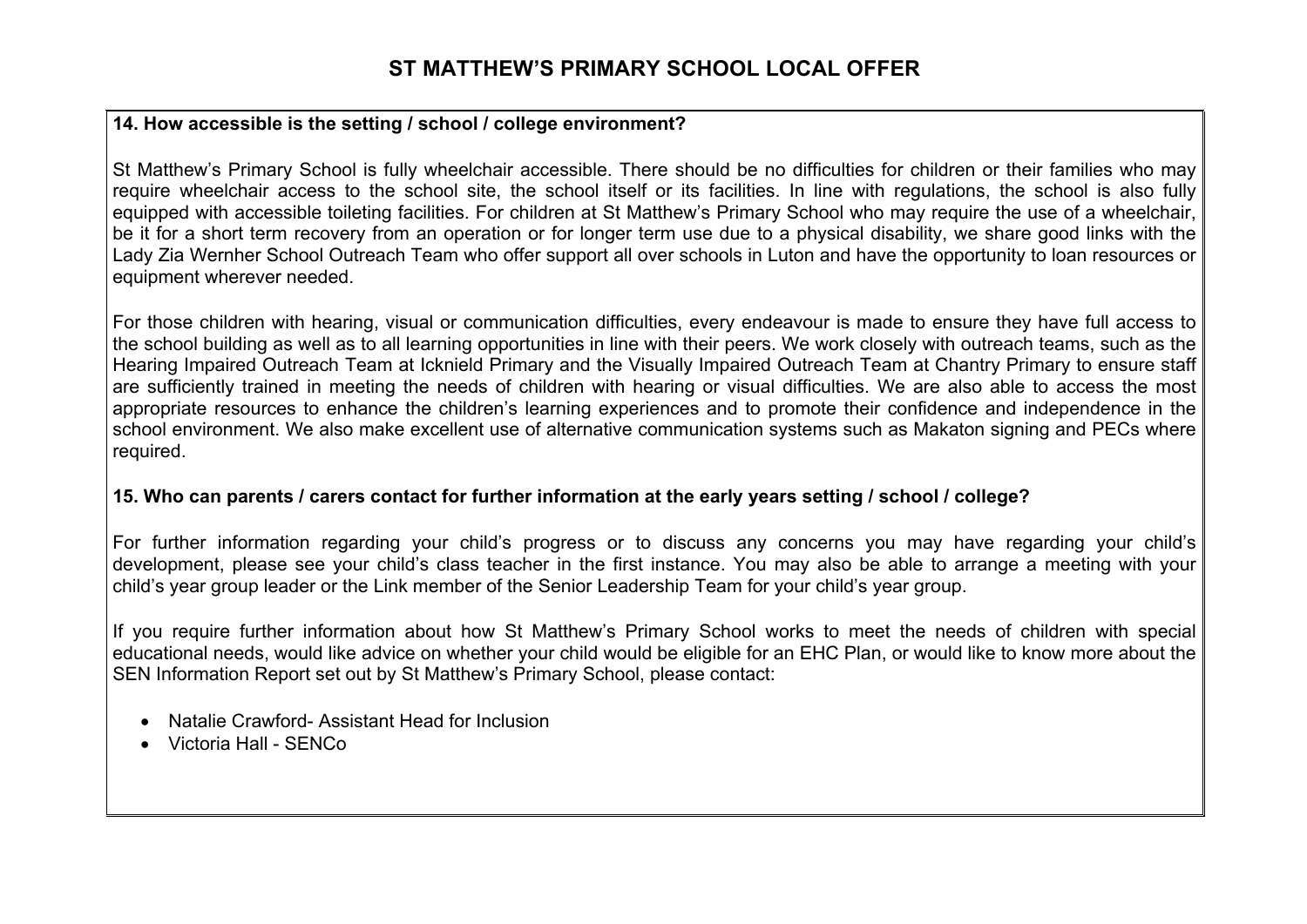If your child has been seen by a Specialist Service and you would like to speak with the professional involved directly, please contact the Assistant Head for Inclusion or SENCo, who will happily contact them to arrange a meeting or a return telephone call to you on your behalf.

In addition to class teachers and teaching assistants, the following staff at St Matthew's Primary School may also be involved in providing support for your child:

- Jane Thomas / Diane Thompson– Headteachers
- Natalie Crawford Assistant Head for Inclusion
- Victoria Hall SENCo
- Vicki Rayner Deputy Head
- Adam Bell Assistant Head
- Jon Parker Assistant Head
- Nicola Powell Assistant Head
- Rachel Bardon Assistant Head
- Shaheen Hanif Family Worker
- Debbie Changara Healthcare Assistant
- Sandie Gonsalves Safeguarding Officer

If you would like further information on the Luton Local Offer set out by Luton Borough Council, please contact Special Educational Needs Assessment Team (SENAT) on 01582 548158. Alternatively, please access the Luton Local Offer directly by following the link to Luton Borough Council's website on the schools website or by clicking on the link below:

https://directory.luton.gov.uk/kb5/luton/directory/localoffer.page?localofferchannel=0

Other contact details that may be useful to you are as follows:

- The Special Educational Needs Service (SENs) : Tracey Spence (01582 548113)
- The Special Educational Needs Assessment Team (SENAT) : (01582 548132)